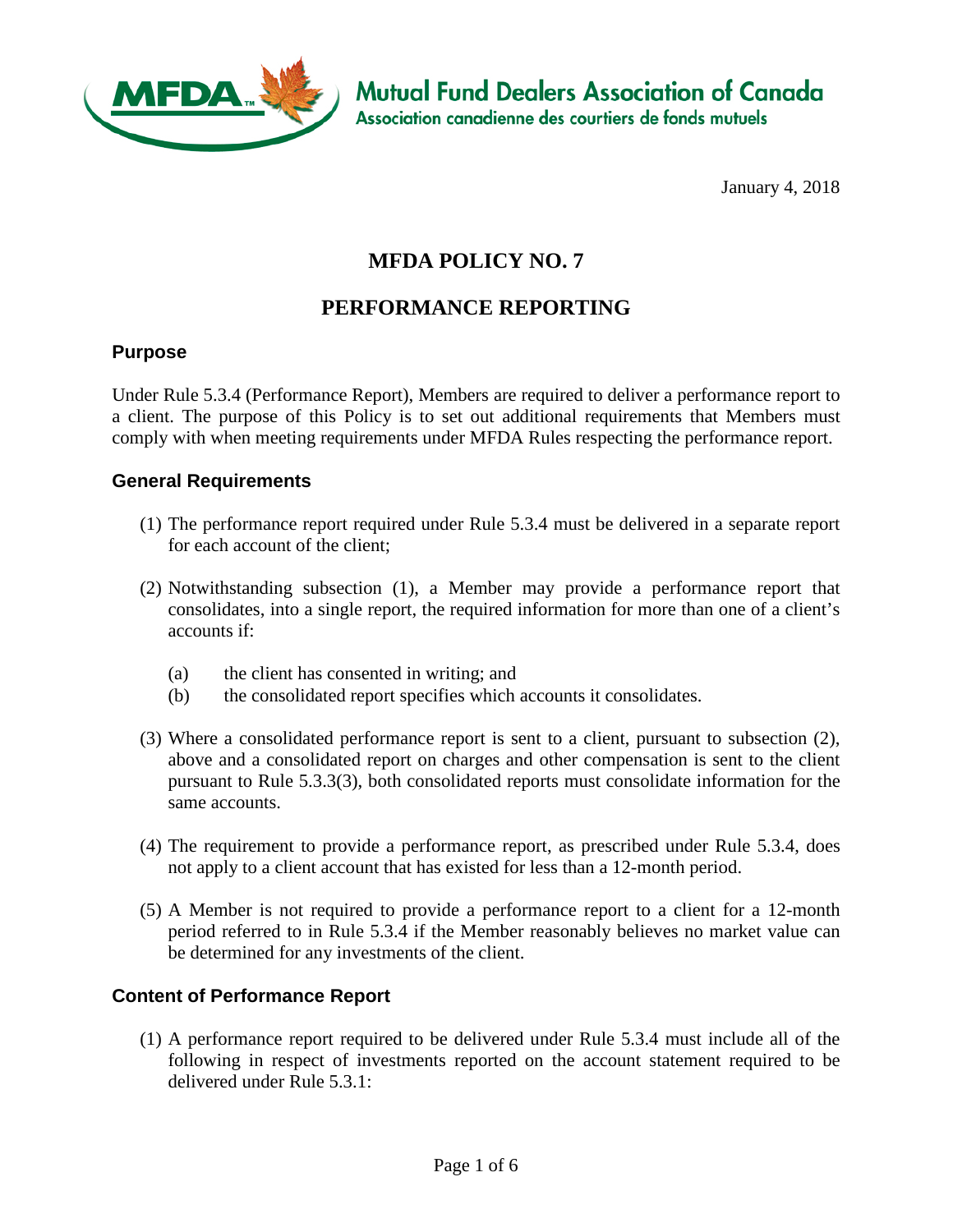- (a) the market value of all cash and investments in the client's account as at the beginning of the 12-month period covered by the report;
- (b) the market value of all cash and investments in the client's account as at the end of the 12-month period covered by the report;
- (c) the market value of all deposits and transfers of cash and investments into the client's account, and the market value of all withdrawals and transfers of cash and investments out of the account, in the 12-month period covered by the report;
- (d) the market values determined under subsection (1.1);

#### *Annual Change in Market Value*

(e) the annual change in the market value of the client's account for the 12-month period covered by the performance report, determined using the following formula:

$$
\mathbf{A}-\mathbf{B}-\mathbf{C}+\mathbf{D}
$$

#### where

- $A =$  the market value of all cash and investments in the account as at the end of the 12month period covered by the performance report;
- $B =$  the market value of all cash and investments in the account at the beginning of that 12-month period;
- $C =$  the market value of all deposits and transfers of cash and investments into the account in that 12-month period; and
- $D =$  the market value of all withdrawals and transfers of cash and investments out of the account in that 12-month period.

#### *Cumulative Change in Market Value*

(f) subject to subsection (1.2), the cumulative change in the market value of the account since the account was opened, determined using the following formula:

#### $A - E + F$

#### where

- $A =$  the market value of all cash and investments in the account as at the end of the 12month period covered by the performance report;
- $E =$  the market value of all deposits and transfers of cash and investments into the account since account opening; and
- **F** = the market value of all withdrawals and transfers of cash and investments out of the account since account opening.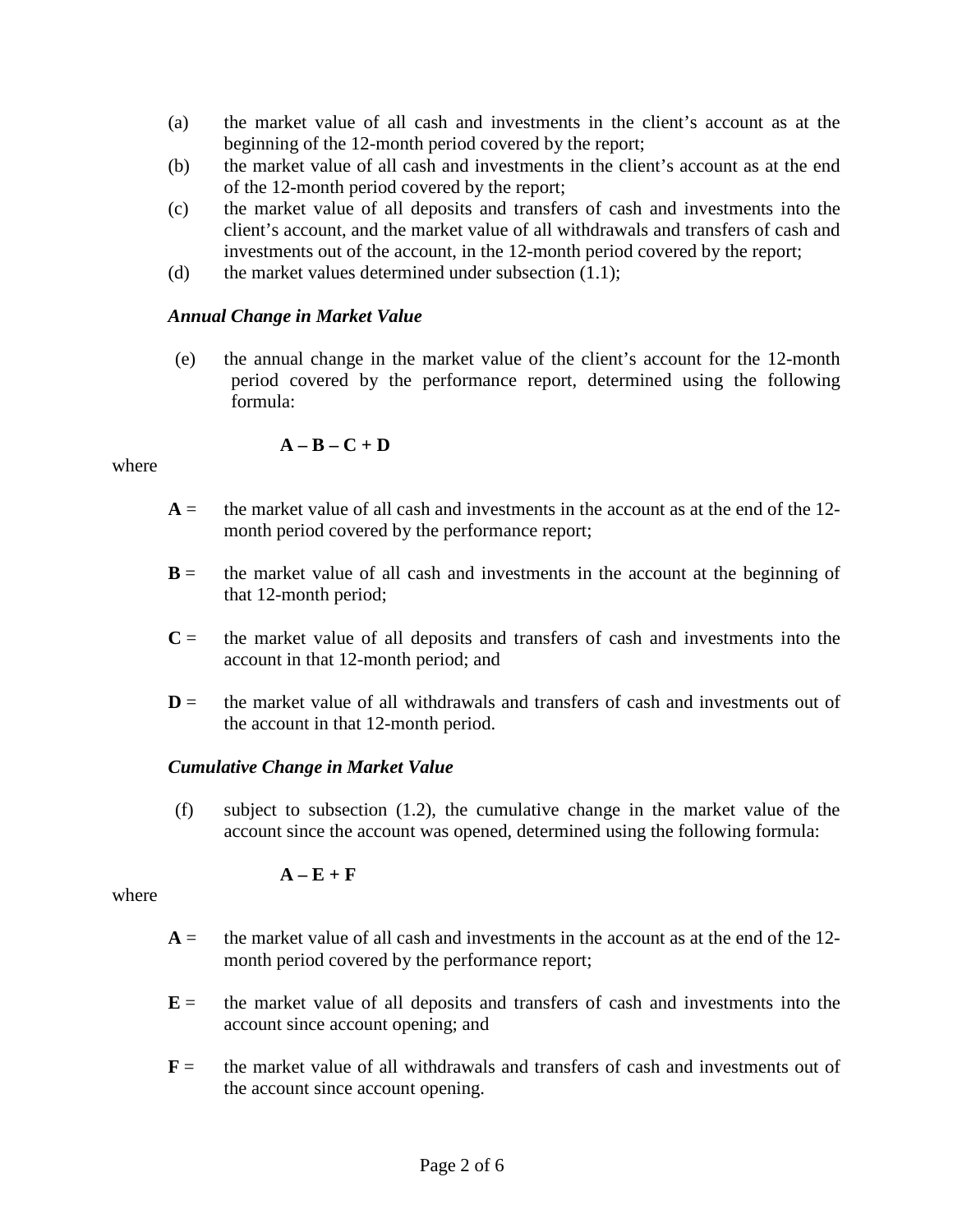## **Annualized Total Percentage Return**

- (g) the amount of the annualized total percentage return for the client's account calculated net of charges, using a money-weighted rate of return calculation method generally accepted in the securities industry;
- (h) the definition of "total percentage return" set out under Rule 5.3(1) and a notification indicating the following:
	- (i) that the total percentage return in the performance report was calculated net of charges;
	- (ii) the calculation method used; and
	- (iii) a general explanation in plain language of what the calculation method takes into account.
- (1.1) For the purpose of paragraph 1(d), include the following, as applicable:
	- (a) if the client's account was opened on or after July 15, 2015, the market value of all deposits and transfers of cash and investments into the client's account, and the market value of all withdrawals and transfers of cash and investments out of the client's account, since opening the account;
	- (b) if the client's account was opened before July 15, 2015, and the Member has not delivered a performance report for the 12-month period ending December 31, 2016:
		- (i) the market value of all cash and investments in the client's account as at
			- (A) July 15, 2015; or
			- (B) a date that is earlier than July 15, 2015, if the Member reasonably believes accurate, recorded historical market value information is available for the client's account and it would not be misleading to the client to provide that information as at the earlier date, and
		- (ii) the market value of all deposits and transfers of cash and investments into the account and the market value of all withdrawals and transfers of cash and investments out of the account, since the date referred to in clause  $(i)(A)$  or  $(B)$ , as applicable;
	- (c) if the client's account was opened before July 15, 2015, and the Member has delivered a performance report for the 12-month period ending December 31, 2016:
		- (i) the market value of all cash and investments in the client's account as at
			- (A) January 1, 2016; or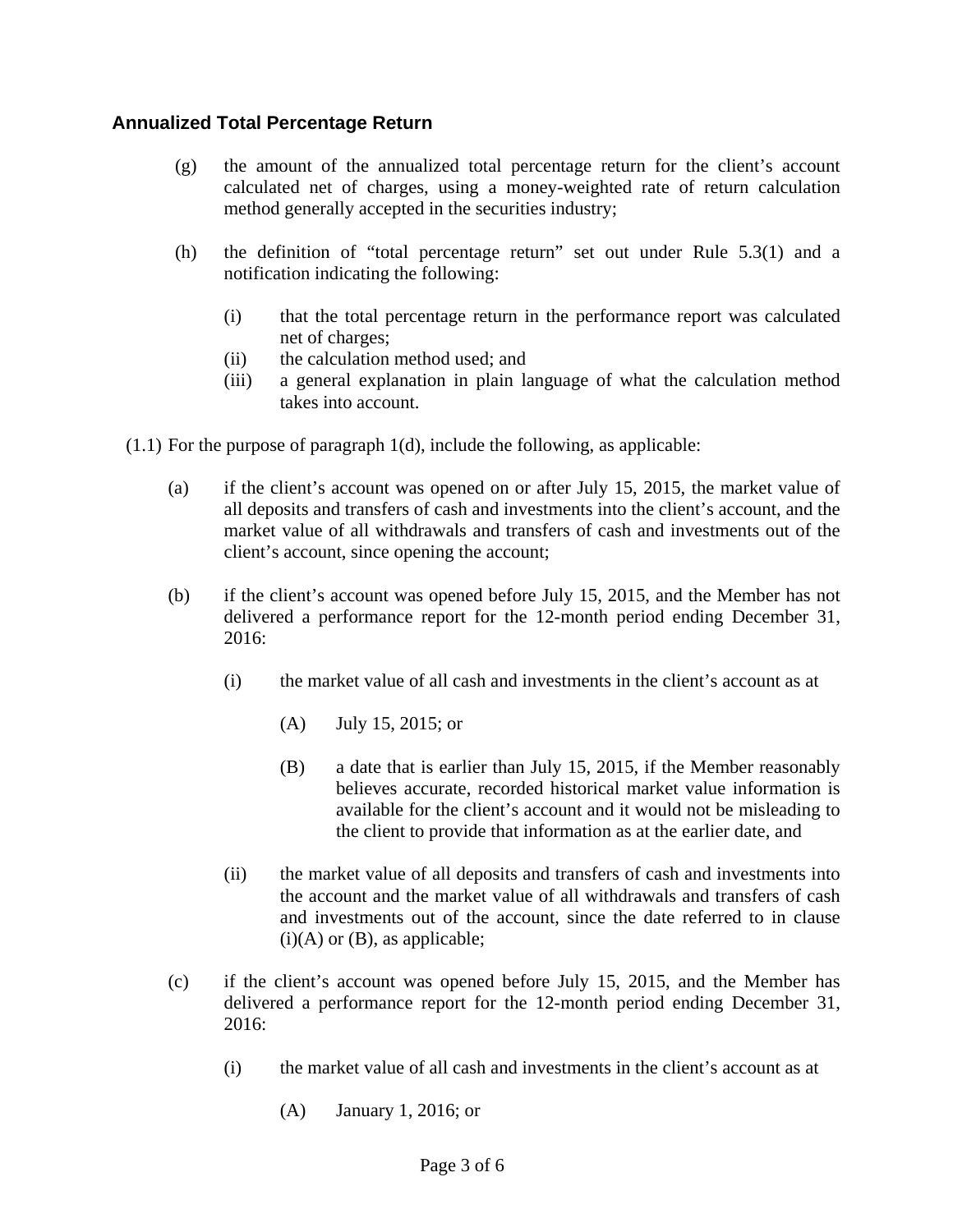- (B) a date that is earlier than January 1, 2016, if the Member reasonably believes accurate, recorded historical market value information is available for the client's account and it would not be misleading to the client to provide that information as at the earlier date, and
- (ii) the market value of all deposits and transfers of cash and investments into the account and the market value of all withdrawals and transfers of cash and investments out of the account, since the date referred to in clause  $(i)(A)$  or  $(B)$ , as applicable;
- (1.2) Paragraph 1(f) does not apply if the client's account was opened before July 15, 2015 and the Member includes in the performance report the cumulative change in the market value of the account determined using the following formula, instead of the formula in paragraph 1(f):

$$
\mathbf{A} - \mathbf{G} - \mathbf{H} + \mathbf{I}
$$

where

- $A =$  the market value of all cash and investments in the account as at the end of the 12month period covered by the performance report;
- $G =$  the market value of all cash and investments in the account determined as follows:
	- (a) if the client's account was opened before July 15, 2015, and the Member has not delivered a performance report for the 12-month period ending December 31, 2016, the market value of all cash and investments in the client's account as at:
		- (i) July 15, 2015, or
		- (ii) a date that is earlier than July 15, 2015, if the Member reasonably believes accurate, recorded historical market value information is available for the client's account and it would not be misleading to the client to provide that information as at the earlier date, or
	- (b) if the client's account was opened before July 15, 2015, and the Member delivered a performance report for the 12-month period ending December 31, 2016, the market value of all cash and investments in the client's account as at:
		- (i) January 1, 2016, or
		- (ii) a date that is earlier than January 1, 2016, if the Member reasonably believes accurate, recorded historical market value information is available for the client's account and it would not be misleading to the client to provide that information as at the earlier date;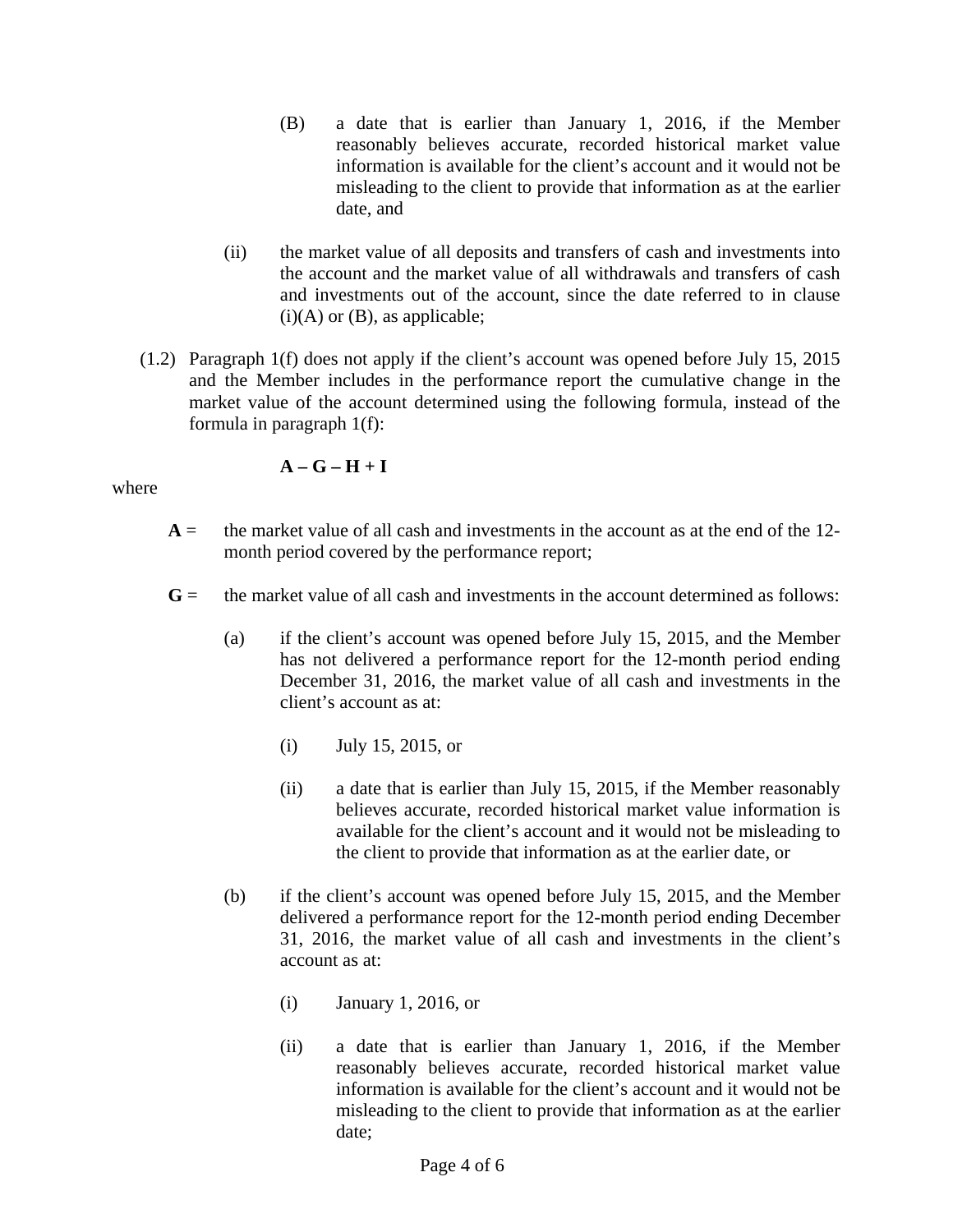- $H =$  the market value of all deposits and transfers of cash and investments into the account since the date used for G; and
- $I =$  the market value of all withdrawals and transfers of cash and investments out of the account since the date used for G.

## **Annualized Total Percentage Return – Reporting Periods**

- (2) The information delivered for the purposes of paragraph  $(1)(g)$  must be provided for each of the following periods:
	- (a) the 12-month period covered by the performance report;
	- (b) the 3-year period preceding the end of the 12-month period covered by the report;
	- (c) the 5-year period preceding the end of the 12-month period covered by the report;
	- (d) the 10-year period preceding the end of the 12-month period covered by the report;
	- (e) subject to subsection (3.1), the period since the client's account was opened if the account has been open for more than one year before the date of the report or, if the account was opened before July 15, 2015, the period since
		- (i) July 15, 2015, or
		- (ii) a date that is earlier than July 15, 2015 if the Member reasonably believes accurate, recorded annualized total percentage return information is available for the client's account and it would not be misleading to the client to provide that information as at the earlier date.
- (3) Despite subsection (2), if any portion of a period referred to in paragraphs (2)(b), (c) or (d) was before July 15, 2015, the Member is not required to report the annualized total percentage return for that period.
- (3.1) Paragraph (2)(e) does not apply to a Member that delivered a performance report for the 12-month period ending December 31, 2016 if the Member provides, in the report, the annualized total percentage return information referred to in paragraph (2)(e) for the period since
	- (a) January 1, 2016, or
	- (b) a date that is earlier than January 1, 2016 if the Member reasonably believes accurate, recorded annualized total percentage return information is available for the client's account and it would not be misleading to the client to provide that information as at the earlier date.